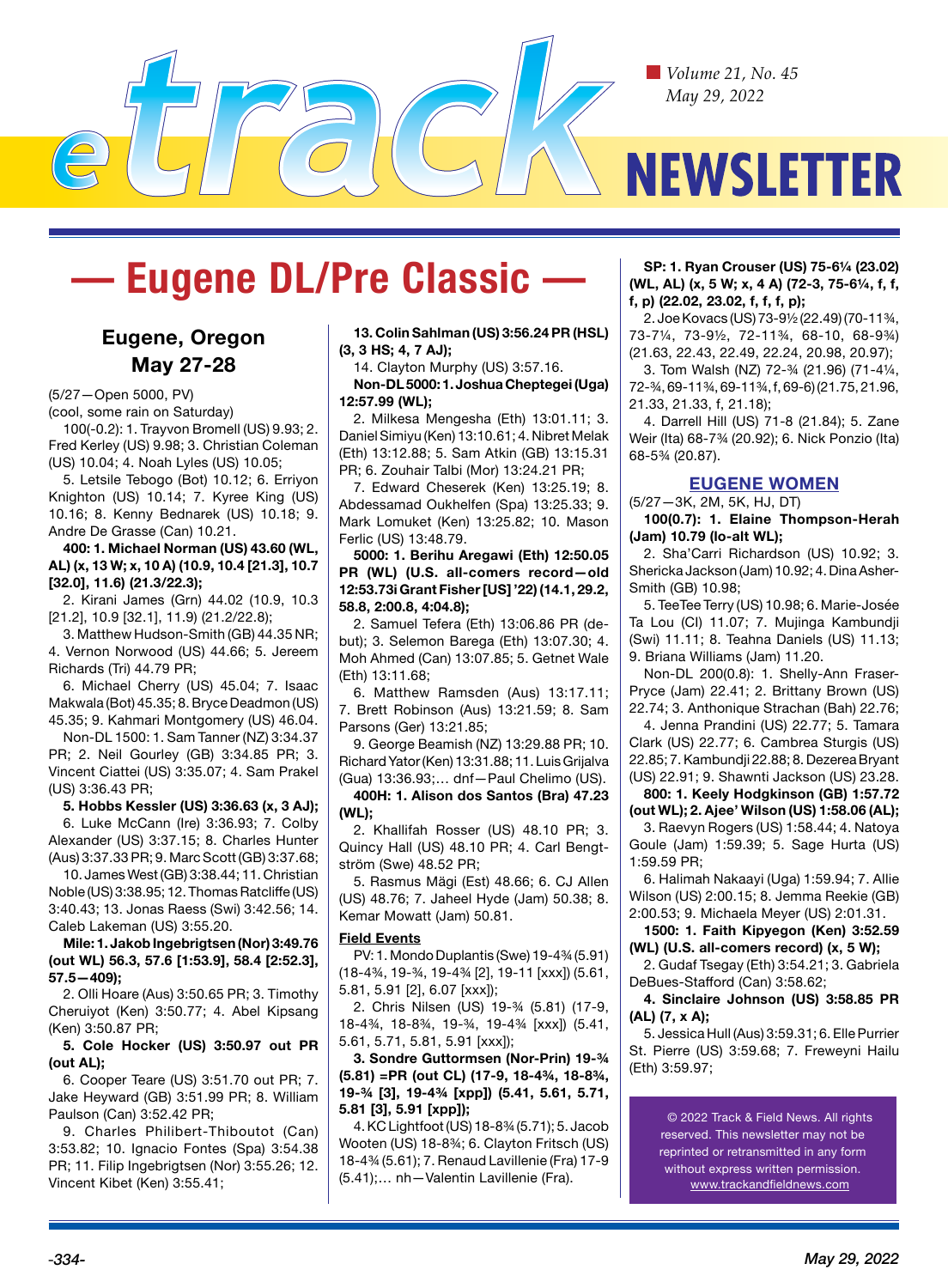8. Winnie Nanyondo (Uga) 4:00.25; 9. Cory McGee (US) 4:00.34 PR; 10. Gaia Sabbatini (Ita) 4:01.93 PR; 11. Laura Muir (GB) 4:04.45;

12. Aurore Fleury (Fra) 4:05.80; 13. Josette Norris (US) 4:06.13; 14. Tigist Ketema (Eth) 4:06.59; 15. Nozomi Tanaka (Jpn) 4:07.43;… dnf—Shannon Osika (US).

**St: 1. Norah Tanui (Kaz) 8:57.97 NR (WL) (x, 7 W); 2. Winfred Yavi (Bhr) 8:58.71 PR (5, 9 W);** 

3. Mekides Abebe (Eth) 9:03.26; 4. Peruth Chemutai (Uga) 9:05.54; 5. Werkwuha Getachew (Eth) 9:07.81 PR; 6. Celliphine Chespol (Ken) 9:10.17; 7. Jackline Chepkoech (Ken) 9:15.97 PR;

#### **8. Emma Coburn (US) 9:18.19 (AL);**

9. Courtney Frerichs (US) 9:20.96; 10. Katie Rainsberger (US) 9:32.13.

**Non-DL 2M: 1. Francine Niyonsaba (Bur) 8:59.08 PR (WL) (U.S. all-comers record—old 9:00.75 Niyonsaba '21) (2, 2 W) (8:24.27 out WL);** 

2. Beatrice Chebet (Ken) 9:14.71 PR (8:40.58); 3. Laura Galván (Mex) 9:15.74 PR (8:40.81 NR); 4. Konstanze Klosterhalfen (Ger) 9:16.73 PR (8:40.44);

#### **5. Helen Schlachtenhaufen (US) 9:17.62 PR (AL) (5, 5 A) (8:44.42 PR); 6. Elly Henes (US) 9:18.73 PR (6, 7 A) (8:42.58 PR) ;**

7. Edina Jebitok (Ken) 9:19.01 PR) (8:42.53);

**8. Eleanor Fulton (US) 9:20.17 PR (7, 8 A) (8:45.14 PR); 9. Whittni Morgan (US) 9:20.19 PR (8, 9 A) (8:43.39 PR);** 

10. Dani Jones (US) 9:35.67 PR (8:51.97); 11. Ella Donaghu (US) 9:40.44 PR (9:02.43 PR); 12. Taryn Rawlings (US) 9:41.11 PR (9:02.76).

#### **5000: 1. Ejgayehu Taye (Eth) 14:12.98 PR (WL) (U.S. all-comers record—old 14:19.76 Genzebe Dibaba [Eth] '15) (5, 5 W);**

2. Letesenbet Gidey (Eth) 14:24.59; 3. Rahel Daniel (Eri) 14:36.66 NR; 4. Lemlem Hailu (Eth) 14:44.73 PR; 5. Teresia Gateri (Ken) 14:44.89 PR;

6. Fantu Worku (Eth) 14:47.37; 7. Daisy Jepkemei (Kaz) 14:52.64 NR; 8. Caroline Kipkirui (Kaz) 15:05.68; 9. Rebecca Mwangi (Ken) 15:35.98.

100H(-0.7): 1. Jasmine Camacho-Quinn (PR) 12.45; 2. Tobi Amusan (Ngr) 12.58; 3. Tonea Marshall (US) 12.66; 4. Cindy Sember (GB) 12.69;

5. Danielle Williams (Jam) 12.71; 6. Gabbi Cunningham (US) 12.75; 7. Nia Ali (US) 12.77; 8. Keni Harrison (US) 12.78; 9. Anna Cockrell (US) 12.84.

#### **Field Events**

**HJ: 1. Yaroslava Mahuchikh (Ukr) 6-6¾ (2.00) (out WL) (6-¾, 6-2¾, 6-4 [3], 6-5, 6-6¾ [2], 6-8 [xxx]) (1.85, 1.90, 1.93 [3], 1.96, 2.00 [2], 2.03 [xxx]);** 

2. Vashti Cunningham (US) 6-4 (1.93) (6-¾, 6-2¾ [2], 6-4, 6-5 [xxx]) (1.85, 1.90 [2], 1.93, 1.96 [xxx]);

3. Nadezhda Dubovitskaya (Kaz) 6-4 (5-10¾, 6-¾ [2], 6-2¾, 6-4 [2], 6-5 [xxx]) (1.80, 1.85 [2], 1.90, 1.93 [2], 1.96 [xxx]);

4. Iryna Herashchenko (Ukr) 6-2¾ (1.90); 5. tie, Elena Vallortigara (Ita) & Nicola Olyslagers (Aus) 6-2¾; 7. tie, Emily Borthwick (GB) & Yuliya Levchenko (Ukr) 5-10¾ (1.80);… nh—Airinė Palšytė (Lit).

LJ: 1. Khaddi Sagnia (Swe) 22-9¾ (6.95) PR (f, 22-9¾, f, 22-3¾w, f, f) (f, 6.95, f, 6.80w, f, f);

2. Ese Brume (Ngr) 22-4½ (6.82) (21-7¼, 22-4½, 21-10, f, 21-10, 21-7¼) (6.58, 6.82, 6.65, f, 6.65, 6.58);

3. Tara Davis (US) 22-1 (6.73) (21-11¾, 22-1, 20-9¾, 21-11, 21-6¾w, 21-2¾) (6.70, 6.73, 6.34, 6.68, 6.57w, 6.47);

4. Quanesha Burks (US) 21-11¾w (6.70) (21-10¼/6.66); 5. Ivana Vuleta (Ser) 21-0 (6.40); 6. Rhesa Foster (US) 20-2½ (6.16);… 5f—Lorraine Ugen (GB).

DT: 1. Valarie Allman (US) 224-3 (68.35) (f, 214-9, 221-7, 218-9, 224-3, 183-6) (f, 65.46, 67.54, 66.68, 68.35, 55.95);

2. Sandra Perković (Cro) 214-11 (65.50); 3. Kristin Pudenz (Ger) 205-4 (62.58); 4. Liliana Cá (Por) 202-7 (61.74);

5. Lagi Tausaga (US) 201-7 (61.45); 6. Rachel Dincoff (US) 200-1 (60.99); 7. Jade Lally (GB) 196-1 (59.76); 8. Daisy Osakue (Ita) 192-3 (58.60).

# **— USATF 10K Champs —**

Eugene, Oregon, May 27 (first 3 make Team USA for WC)—

- 1. Joe Klecker (OnAC) 28:28.71
- 2. Grant Fisher (NikBowTC) 28:28.81
- 3. Sean McGorty (NikBowTC) 28:29.57
- 4. Dillon Maggard (unat) 28:30.75
- 5. Shadrack Kipchirchir (ADP) 28:30.79
- 6. Lopez Lomong (NikBowTC) 28:31.24
- 7. Conner Mantz (Nik) 28:31.68
- 8. Emmanuel Bor (unat) 28:32.90
- 9. Frank Lara (Altra) 28:33.92
- 10. Sam Chelanga (USAr) 28:35.08
- 11. Biya Simbassa (UArmDS) 28:35.39
- 12. Zach Panning (HansB) 28:44.04
- 13. Ben Eidenschink (unat) 28:46.26
- 14. Geoffrey Kipchumba (USAr) 28:47.02
- 15. Ryan Kutch (CPTCTracksm) 28:49.05
- 16. Tai Dinger (WiRRT) 28:51.52
- 17. Jacob Thomson (UArm) 28:53.74
- 18. Aidan Reed (RootsRP) 29:10.37
- 19. Johnathan Reniewicki (UArm) 29:20.51
- … dnf—Woody Kincaid (NikBowTC)

(leader kilos: Panning 3:09.46, 2:47.16 [5:56.62], 2:51.79 [8:48.41]; Chelanga 2:50.70 [11:39.11]; Bor 2:52.16 [14:31.27]; Thomson 2:55.22 [17:26.49], 2:47.54 [20:14.03]; Bor 2:54.21 [23:08.24]; Lara 2:54.02 [26:02.26]; Klecker 2:26.45)

## **USATF WOMEN**

**1. Karissa Schweizer (NikBowTC) 30:49.56 (x, 9 A)**

#### **2. Alicia Monson (OnAC) 30:51.09 PR (7, x A)**

- 3. Natosha Rogers (HansB) 31:29.80 4. Emily Infeld (Nik) 31:30.04
- 5. Weini Kelati (UArmDS) 31:39.90
- 6. Sarah Lancaster (Paras360) 31:43.08
- 7. Stephanie Bruce (HokaNnAz) 31:44.35
- 8. Emily Lipari (adiGCTC) 31:46.32
- 9. Carrie Verdon (TmBou) 31:46.75
- 10. Molly Grabill (RISE) 31:49.01 PR
- 11. Emily Durgin (adi) 31:55.03
- 12. Paige Stoner (ReebB) 31:55.12
- 13. Caroline Sang (USAr) 31:55.61 PR
- 14. Marielle Hall (Nik) 31:58.88
- 15. Makena Morley (Asics) 31:59.44
- 16. Ednah Kurgat (USAr) 32:01.67
- 17. Susanna Sullivan (unat) 32:12.77
- 18. Jeralyn Poe (unat) 32:15.60
- 19. Maddie Alm (unat) 32:22.51
- 20. Olivia Pratt (HansB) 32:29.10

(leader kilos: Durgin 3:11.83, 3:04.01 [6:15.84], 3:09.48 [9:25.32], 3:12.17 [12:37.49], 3:12.94 [15:50.43]; Monson 3:08.22 [18:58.65], 3:00.86 [21:59.51], 3:00.70 [25:00.21], 3:01.33 [28:01.54]; Schweizer 2:48.02)

# **— College Nationals —**

#### **NAIA MEN**

Gulf Shores, Alabama, May 25-27— (5/25—HT, JT; 5/26—100h, 10K, 5W, HJ, LJ, DT)

Teams: 1. Life 52; 2. Southeastern 47; 3. UBC' 39.

100(1.8): 1. \*Phemelo Matlhabe' (Life-SA) 10.08; 2. \*Zachaeus Beard (Langst) 10.24.

Heats: I(2.3)–1. Matlhabe' 10.14ww. 200(-0.8): 1. Matlhabe' 20.48.

400: 1. \*\*Ben Jefferies' (BrCliff-GB) 46.02. 800: 1. \*\*\*Senzo Sokhela' (Westm-SA)

1:51.04.

1500: 1. \*Isaiah Wittrock (GV) 3:51.57.

St: 1. \*\*Shimales Abebe (OkC) 9:04.07.

5000: 1. Tyler Dozzi' (Can) 14:38.31. 10,000: 1. Robert Swoboda (Corban) 30:19.80.

- - 5W: 1. \*Jordan Crawford (MoB) 21:49.78. 110H(1.0): 1. \*\*Glenn Rodgers (SEnU)

13.83; 2. Steven Anderson (Mad) 13.88. 400H: 1. \*Will Reemtsma (StAm) 50.74; 2. Marvin Williams' (StTFl-Jam) 50.84.

HMar: 1. Christian Colon (Life) 1:09:06. 4 x 100: 1. Life 40.21 (Hayes, Matlhabe, Chadyiwa, Jean-Francois).

4 x 400: 1. St. Mary 3:10.82 (Noel, White, Townes, Lyons).

4 x 800: 1. Indiana Wesleyan 7:29.44 (Kundo, Felo, Young, Ott).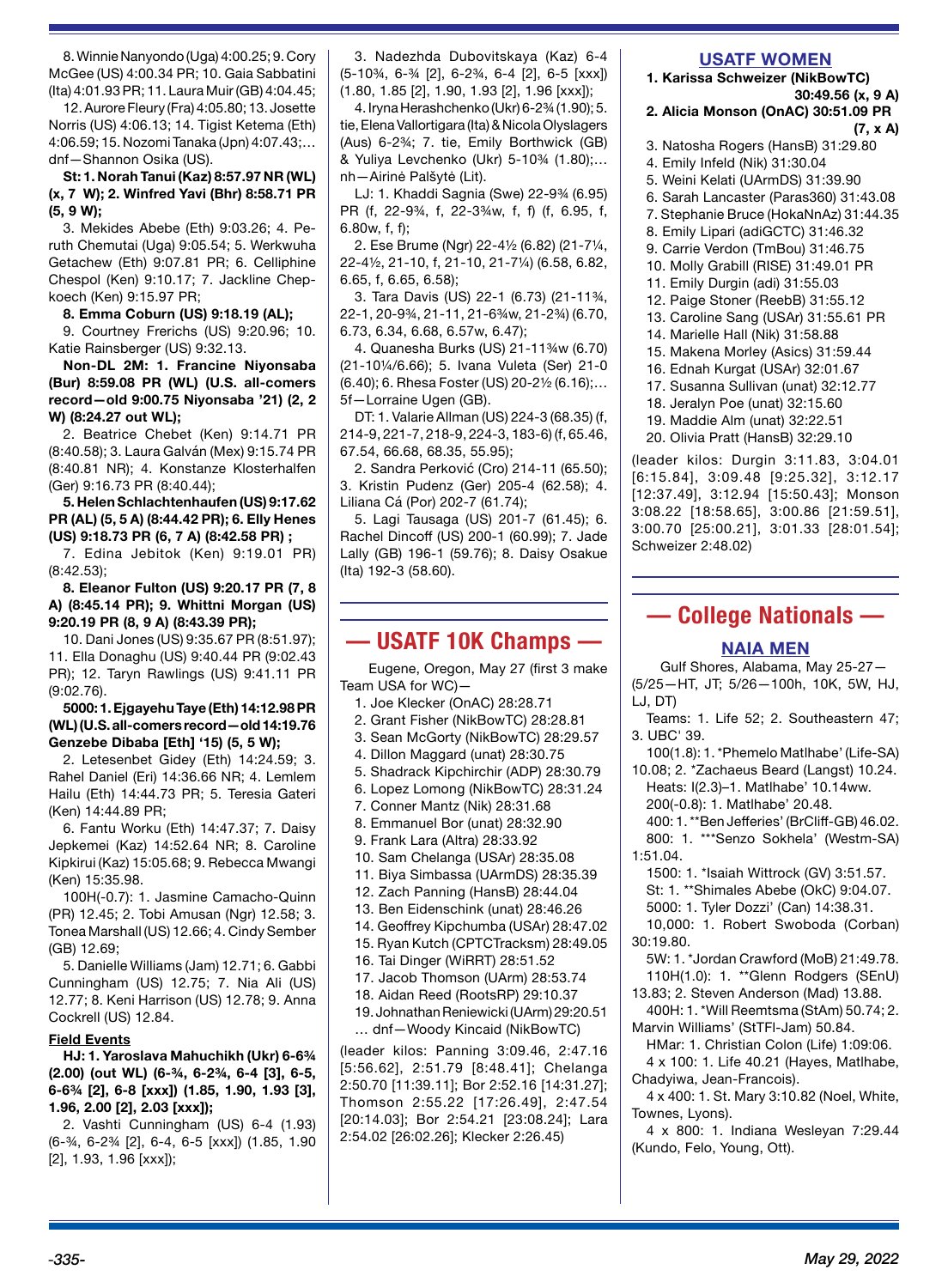#### **Field Events**

HJ: 1. Isaac Brown (Grace) 7-¼ (2.14). PV: 1. \*\*\*Tom Paris (Keiser) 16-4¾ (5.00).

LJ: 1. Thomas Jackson (Bethel) 25-1¼

(7.65).

TJ: 1. \*Sibanda Dumoluhle (Cumb) 50-8¼ (15.45).

SP: 1. \*Dylan Kucera (Midl) 59-7 (18.16). DT: 1. Justin Villars (Hast) 170-6 (51.98). HT: 1. \*\*Rowan Hamilton' (UBC) 243-5 (74.21).

JT: 1. \*\*David Friedberg (Reinh) 229-4 (69.90).

Dec(5/25-26): 1. \*\*Lee Walburn (CarrollM) 7225.

#### **NAIA WOMEN**

(5/25—PV, HT; 5/26—10K, 5W, TJ, SP, JT) Teams: 1. UBC' 138; 2. Indiana Tech 94; 3. William Carey 48.

100(-0.7): 1. Raheema Westfall (WayB) 11.43.

200(-1.1): 1. Westfall 22.98.

400: 1. \*\*\*Praise Idamadudu' (Cumb-Ngr) 53.04.

800: 1. \*\*Lisa Voyles (InT) 2:08.49.

1500: 1. \*Sydney Little Light (RockyM) 4:25.90.

St: 1. Jenna Melanson' (UBC) 10:16.87. 5000: 1. \*Glynis Sim' (UBC) 16:50.95. 10,000: 1. Becca Richtman (MtT) 35:13.93. 5W: 1. \*\*\*Olivia Lundman' (UBC) 23:41.20. 100H(1.0): 1. \*\*Joy Abu' (WmC-Ngr) 13.48. 400H: 1. Abu' 59.34.

HMar: 1. Taylor Ward (Life) 1:23:42.

4 x 100: 1. Indiana Tech 45.55 (Terry, Gibson, Kyle, Grenyion).

4 x 400: 1. Indiana Tech 3:42.16 (Olapade, Peart, Deveaux, McGrady).

4 x 800: 1. UBC' 8:57.70 (Pfohl, Ylipahkala, Mortimer, MacGillivray).

#### **Field Events**

HJ: 1. \*\*Erica Xayarath (InT) 5-8 (1.73). PV: 1. \*\*Josie Puelz (ConcNb) 13-1½

 $(4.00)$ . LJ: 1. \*\*\*Myesha Hall (TruMc) 20-2¼w (6.15).

TJ: 1. \*Jai-Lyn Norwood (Marian) 42-3¼ (12.88).

SP: 1. \*\*Arriana Benjamin (Marian) 46-8 (14.22).

DT: 1. \*\*Madison Sutton (BenKs) 158-5 (48.29).

HT: 1. \*\*Kiara Anderson (Hast) 181-1 (55.21).

JT: 1. Hailey Kjaer' (UBC) 156-4 (47.65). Hept(5/25-26): 1. \*Valerie Schmidt (Corban) 5158.

# **NCAA II MEN**

Allendale, Michigan, May 26-28— (5/26—10K, PV, LJ, HT; 5/27—200h, St, 110Hh, HJ, DT)

Teams: 1. Pittsburg State 70; 2. West Texas A&M 61; 3. Grand Valley State 56; 4. Texas A&M–Commerce 48; 5. Ashland 34.

100(0.2): 1. \*\*J.T. Smith (AMC) 10.44. 200(2.3): 1. \*\*\*Brandon Miller (GVal) 20.20w; 2. \*\*Benjamin Azamati' (WTxAM-Gha) 20.26w; 3. \*\*\*Makanakaishe Charamba' (CarsN-Zim) 20.44w.

Heats: I(3.3)–1. Charamba' 20.41w.

400: 1. \*\*Braylen Brewer (PittSt) 45.77; 2. \*Duncan Agyemang (AArt) 45.80; 3. \*Quinton Sansing (WTxAM) 45.84.

800: 1. \*\*Wes Ferguson (NbK) 1:50.61. 1500: 1. Callum Elson' (AmInt-GB) 3:46.35.

St: 1. \*\*Reece Smith (NWMo) 8:33.64; 2. \*Clement Duigou' (Adams-Fra) 8:42.83; 3. Jake Mitchem (CoM) 8:45.10.

5000: 1. \*Afewerki Zeru (CoCoSp) 13:52.72.

10,000: 1. \*\*Dillon Powell (CoM) 28:44.97. 110H(-0.1): 1. Louis Rollins (PittSt) 13.65;

2. \*\*Jahmaal Wilson' (WTxAM-Bah) 13.80. Heats: I(1.5)–1. Rollins ) 13.61.

400H: 1. Trevor Bassitt (Ash) 48.98; 2. \*\*\*Bassem Hemeida' (WTxAM-Qat) 49.68; 3. \*\*Troy Whyte' (Linc-Jam) 50.28; 4. \*Shareez

Hamm (AArt) 50.52. 4 x 100: 1. West Texas A&M 39.27 (Miya, Lauzon, Aryee, Azamati');

2. Ashland 39.33; 3. Carson-Newman 39.63; 4. TAMU-Commerce 39.91.

4 x 400: 1. Lincoln 3:05.88 (Campbell, Nichols, Brown, Whyte);

2. Pittsburg State 3:06.31; 3. West Texas A&M 3:06.52.

#### **Field Events**

HJ: 1. \*\*Ushan Perera' (AMC-SrL) 7-3¼ (2.22); 2. \*\*\*Nishorn Pierre (HF) 7-2¼ (2.19).

PV: 1. \*\*Dorian Chaigneau' (Hard-Fra) 18-½ (5.50); 2. Vincent Hobbie' (CMo-Ger) 17-8½ (5.40).

LJ: 1. Christopher Goodwin' (CMo-NZ) 26-¼w (7.93); 2. Kizan David' (Linc-StK) 25-10¾w (7.89); 3. \*Henry Kiner (PittSt) 25-4 (7.72).

TJ: 1. \*Mathieu Tshani' (AArt-Fra) 53-1½w (16.19); 2. \*Henry Kiner (PittSt) 52-0 (15.85); 3. \*Shyrone Kemp' (Moorh-Bah) 51-8¼ (15.75).

SP: 1. \*Isaiah Schafer (Dav) 65-3¼ (19.89); 2. \*\*Myles Kerner (GVal) 63-¾ (19.22); 3. Turner Kelly (SnCt) 62-4 (19.00).

DT: 1. \*\*\*Moaz Ibrahim' (AMC-Qat) 200-10 (61.21); 2. Zach Hancock (AlH) 189-8 (57.81).

HT: 1. Tanner Berg (NnSt) 228-4 (69.61); 2. Austin Combs (Find) 222-9 (67.91).

JT: 1. \*\*\*Jordan Davis (SnCt) 238-0 (72.54); 2. \*Rajheim Carby' (MoSn-Jam) 232-6 (70.88).

Dec(6/26-27): 1. \*Elvis Kryukov' (Ang-Cyp) 7574; 2. Johnathon Harper (AMK) 7360; 3. \*Niklas Klei' (Queens-Ger) 7303;

4. Jakob Tordsen (ConcStP) 7243; 5. \*\*Nolan Churchman (FtH) 7192; 6. \*\*\*Lincoln Krog (Azusa) 7132.

#### **NCAA II WOMEN**

(5/26—10K, 400Hh, LJ, HT; 5/27—TJ, DT) Teams: 1. West Texas A&M 77; 2. Grand Valley State 64; 3. Minnesota State 57; 4. Academy of Art 44; 5. Lincoln (Mo.) 41.

100(-1.5): 1. \*\*Makayla Jackson (Mank) 11.66.

200(1.5): 1. \*\*Leah Belfield' (WTxAM-NZ) 23.30.

400: 1. \*Shereen Vallabouy' (Winona-Mas) 52.68.

800: 1. Kelly-Ann Beckford' (Linc-Jam) 2:05.88.

1500: 1. Yasmine Hernandez (CoStP) 4:15.72.

St: 1. \*Eleonora Curtabbi (WTxAM) 10:07.77.

5000: 1. \*\*Brianna Robles (Adams) 16:07.84.

10,000: 1. Jennifer Sandoval (Azusa) 33:35.76.

100H(0.4): 1. \*\*Denisha Cartwright' (Mank-Bah) 13.35.

400H: 1. Minna Sveard' (AMC-Swe) 57.33; 2. \*Mattie Rossi (FtH) 58.11; 3. \*\*Maria Diamond' (Linc-Ngr) 58.27.

Heats: I–1. Sveard' 57.75. II–1. Diamond' 58.13.

4 x 100: 1. Minnesota State 44.29 (Cartwright, Simmons, Cramer, Jackson); 2. West Texas A&M 44.31.

4 x 400: 1. Fresno Pacific 3:35.92 (Flores, Manibog, Sharp, Bailey); 2. Lincoln 3:36.73; 3. TAMU-Commerce 3:37.59.

#### **Field Events**

HJ: 1. \*\*Arika Robinson (ConcStP) 5-11½ (1.82); 2. Mercedeez Francis (Tif) 5-10½ (1.79).

PV: 1. Ellianne Kimes (GVal) 13-11¼ (4.25); 2. \*\*Virgi Scardanzan' (Washb-Ita) 13-11¼ (4.25).

LJ: 1. \*\*\*Marie-Jeanne Ourega' (AArt-Fra) 20-10¾ (6.37).

TJ: 1. D'Andra Morris (Mary) 42-9¾ (13.05); 2. Ourega' 42-4 (12.90); 3. \*\*Taylor Nelloms (WTxAM) 42-2¾ (12.87).

SP: 1. Zada Swoopes (WTxAM) 54-9½ (16.70).

DT: 1. Swoopes 186-6 (56.84).

HT: 1. \*Judith Essemiah' (GVal-Neth) 207-8 (63.31).

JT: 1. Candesha Scott' (AMC-Grn) 179-10 (54.82); 2. \*Elizabeth Pomatto (MoSo) 174-0 (53.04); 3. Trinity Clark (SRock) 164-1 (50.03).

Hept(5/26-27): 1. \*\*Cheyenne Williamson (SagV) 5757; 2. \*\*Nicole Warwick (Azusa) 5546;

3. \*\*\*Blakelee Winn (PittSt) 5403; 4. \*\*\*Maricia Spence' (Ang-Jam) 5369; 5. \*Trace Mosby (PittSt) 5313.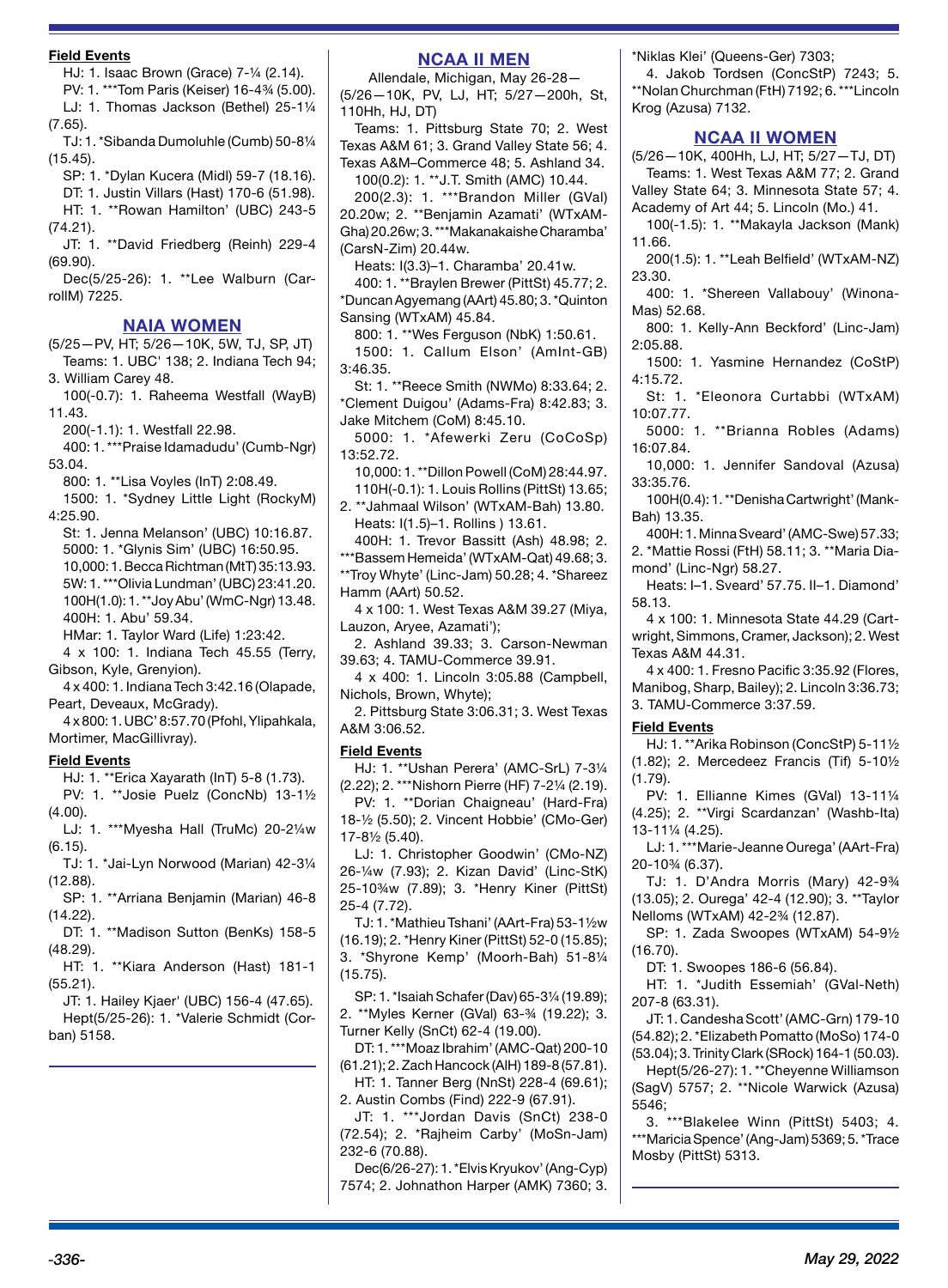# **NCAA III**

Geneva, Ohio, May 26-28— (5/26—10K, LJ, DT, JT; 5/27—HJ, SP)

Teams: 1. Wisconsin-Eau Claire 73; 2. John Carroll 48; 3. MIT 40.

100(1.7): 1. \*\*\*Sam Blaskowski (WiLC) 10.40.

200(1.0): 1. \*JP Vaught (Centre) 20.55; 2. \*\*Cheickna Traore (Ramap) 20.56; 3. \*\*Eric

Gregory (Gall) 20.60.

400: 1. Gregory 46.19.

800: 1. \*\*Ryan Wilson (MIT) 1:50.19. 1500: 1. \*\*\*Sam Verkerke (WiEC) 3:45.96. St: 1. \*\*Christopher Collet (Wart) 8:50.57. 5000: 1. \*Jamie Dailey (JCarroll) 14:28.54. 10,000: 1. \*\*Alex Phillip (JCarroll) 30:02.53. 110H(2.0): 1. \*\*\*Kenneth Wei (MIT) 14.05. 400H: 1. Dallas Wright (Wart) 51.04.

4 x 100: 1. Benedictine 40.59 (Leonard, Agwomoh, Anderson, Fleming).

4 x 400: 1. Mount Union 3:09.44 (Storm, Gill, Knoch, McBride).

#### **Field Events**

HJ: 1. Kyle Rollins (StJF) 7-1 (2.16).

PV: 1. \*\*\*Luka Srsic (MIT) 16-8¾ (5.10).

LJ: 1. \*\*\*Kenneth Wei (MIT) 25-10¼ (7.88).

TJ: 1. \*\*\*Will Ross (IlColl) 50-2¾ (15.31).

SP: 1. \*\*\*Joseph White (Carthage) 58-6¾

(17.85).

DT: 1. \*\*Steven Hermsen (Carroll) 180-2 (54.93).

HT: 1. Jude Misko (RutCam) 198-3 (60.42). JT: 1. \*\*Marcus Weaver (WiEC) 219-10 (67.00).

Dec(5/26-27): 1. \*\*Marcus Weaver (WiEC) 7486; 2. Keaton Wood (Linf) 7216; 3. Abrahm Schroedl (WiEC) 7154.

#### **NCAA III WOMEN**

(5/26—10K, PV, LJ, DT, JT; 5/27—HJ, SP) Teams: 1. Loras 55; 2. Wisconsin-La Crosse 51; 3. tie, Johns Hopkins & Washington U. 38.

100(2.6): 1. \*\*\*Isabella Hogue (NbWes) 11.57w.

200(1.8): 1. Hogue 23.56.

400: 1. Kayla Armstrong (ConcCh) 53.75. 800: 1. \*\*Esther Seeland (Mess) 2:04.68. 1500: 1. Seeland 4:27.71.

St: 1. Evie Miller (Trine) 10:07.07.

5000: 1. Ari Marks (Welles) 16:08.90.

10,000: 1. Marks 34:50.55.

100H(3.1): 1. \*\*\*Birgen Nelson (GAd) 13.44w.

400H: 1. Simone Wilson (ConcCh) 58.98. 4 x 100: 1. Loras 46.29 (Bahl, Pfadenhauer, Lambe, Edwards).

4 x 400: 1. Loras 3:41.77 (Lambe, Creasy, Bahl, Pfadenhauer).

#### **Field Events**

HJ: 1. \*\*Kimmy McPherson (MIT) 5-7¾ (1.72).

PV: 1. \*Emma Rudolph (WestmPa) 12-11½ (3.95).

LJ: 1. \*\*\*Victoria Kadiri (JHop) 19-9½ (6.03).

TJ: 1. Kadiri 40-9½ (12.43).

SP: 1. Brianna Leahy (WiPl) 51-2¼ (15.60). DT: 1. \*Skye Digman (WiLC) 157-7 (48.03). HT: 1. Emily Uitenbroek (Carroll) 187-5 (57.12).

JT: 1. \*Ava Nelson (PacLu) 150-9 (45.94). Hept(5/26-27): 1. \*Kennady Gibbins (MtU) 5244.

# **— More U.S. News —**

## **EMORY QUALIFIER**

Atlanta, Georgia, May 18— 100(1.0): 1. Chris Royster (Altis) 10.07;

2. Mario Heslop (AtlTC) 10.15; 3. Ojie Edoburun' (GB) 10.21; 4. Samson Colebrooke' (Bah) 10.28; 5. Tyson Spears (unat) 10.29. 200(0.7): 1. Heslop 20.44.

HT: 1. Jordan Crayon (Vel) 220-9 (67.30). Women:

400H: 1. Chloe Fair (unat) 58.50.

# **JML LEVITATE INVITATIONAL**

Miami, Florida, May 28—

400: 1. Alonzo Russell' (Bah) 45.76. 110H(-2.7): 1. Shane Brathwaite' (Bar) 13.67; 2. Nick Anderson (TruF) 13.69; 3. Ruebin Walters' (Tri) 13.71.

Heats: I(-1.2)–1. Anderson 13.62; 2. Walters' 13.68; 3. Brathwaite' 13.72.

#### **LEVITATE WOMEN**

400: 1. Aiyanna Stiverne' (Can) 52.35; 2. Shakima Wimbley (adi) 52.71.

100H(-0.3): 1. Sharika Nelvis (adi) 12.85; 2. Mulern Jean' (Hai) 13.00; 3. Ebony Morrison' (Lbr) 13.06; 4. Michelle Jenneke' (Aus) 13.11.

Heats: I(-0.5)–1. Jean' 13.04; 2. Jenneke'

(Aus) 13.15; 3. Amber Hughes (TWC) 13.17. II(-1.2)–1. Morrison' 13.10; 2. Nelvis 13.10. LJ: 1. Tiffany Flynn (TWC) 21-8 (6.60).

# **— International News —**

#### **AL-KUWAIT**

Al-Kuwait, Kuwait, May 16-18— (5/16—100, 400, 110H, SP; 5/17—400H, 4x1, PV)

100(2.3): 1. Tosin Ogunode (Qat) 10.05w.

400: 1. Ammar Ismail Yahya Ibrahim (Qat) 45.76 PR; 2. Mazen Al-Yassin (Sau) 45.83; 3. Ali Khamis Abbas (Bhr) 45.96.

110H(3.7): 1. Yaqoub Al-Yoha (Kuw) 13.65w.

400H: 1. Ashraf Hussen Osman (Qat) 50.27.

4 x 100: 1. Saudi Arabia 39.06; 2. Oman 39.72; 3. Bahrain 39.73; 4. Qatar 39.85.

PV: 1. Hussain Asim Al-Hizam (Sau) 18-4¾ (5.61).

SP: 1. Abdelrahman Mahmoud (Bhr) 68-½ (20.74); 2. Mohamed Daouda Tolo (Sau) 67- 2¾ (20.49) PR.

# **AL-KUWAIT WOMEN**

(5/16—400; 5/17—St)

400: 1. Mona Al-Mubarak (Kuw) 52.80 NR. 1500: 1. Winfred Yavi (Bhr) 4:07.24. St: 1. Winfred Yavi (Bhr) 9:23.11; 2. Ruth Jebet (Bhr) 9:41.72.

# **SOUTHEAST ASIAN GAMES**

Hanoi, Vietnam, May 14-19—

(5/14—200h, 200; 5/15—Dec; 5/16—110H, 4x1; 5/17—400H, TJ)

200(0.0): 1. Phooripol Bunson (Tha) 20.37 NR.

Heats: I(1.1)–1. Bunson 20.41 PR.

110H(1.6): 1. Clinton K. Bautista (Phi) 13.78 NR.

400H: 1. Eric Cray (Phi) 50.41.

4 x 100: 1. Thailand 38.58 NR (Khongprasit, Dabbang, Phanpae, Bunson); 2. Malaysia 39.09 NR; 3. Singapore 39.44; 4. Indonesia 39.65; 5. Vietnam 39.87.

TJ: 1. Andre Anura Anuar (Mas) 54-2 (16.51) PR.

Dec: 1. Sutthisak Singkhon (Tha) 7603.

# **SOUTHEAST ASIAN WOMEN**

(5/14—TJ; 5/15—400, St; 5/16—4x1; 5/17—400H)

400: 1. Thi Huyen Nguyen (Vie) 52.83.

St: 1. Thi Oanh II Nguyen (Vie) 9:52.44. 400H: 1. Thi Lan Quach (Vie) 56.33; 2. Thi Huyen Nguyen (Vie) 56.41; 3. Robyn Brown (Phi) 56.44 NR.

4 x 100: 1. Thailand 44.39.

# **BHUBANESHWAR**

Bhubaneshwar, India, May 21— TJ: 1. Abdulla Aboobacker (Ind) 56-4¾ (17.19) PR; 2. Unnikrishnan Karthik (Ind) 56-1¼ (17.10) PR; 3. Eldhose Paul (Ind) 55-4¼ (16.87).

# **HUAIAN**

Huaian, China, May 21— Women's HT: 1. Na Luo (Chn) 240-3 (73.23); 2. Jie Zhao (Chn) 236-4 (72.05) PR.

# **BIAŁYSTOK**

Białystok, Poland, May 22— PV: 1. Piotr Lisek (Pol) 18-½ (5.50).

SP: 1. Konrad Bukowiecki (Pol) 69-2½ (21.09); 2. Filip Mihaljević (Cro) 68-9¾ (20.97); 3. Michał Haratyk (Pol) 68-3¼ (20.81); 4. Mohamed Daouda Tolo (Sau) 65-4¾ (19.93).

## **BIAŁYSTOK WOMEN**

HJ: 1. Oksana Okuneva (Ukr) 6-2 (1.88); 2. Urtė Baikštytė (Lit) 6-2 (1.88).

SP: 1. Benthe König (Neth) 59-4¼ (18.09) PR.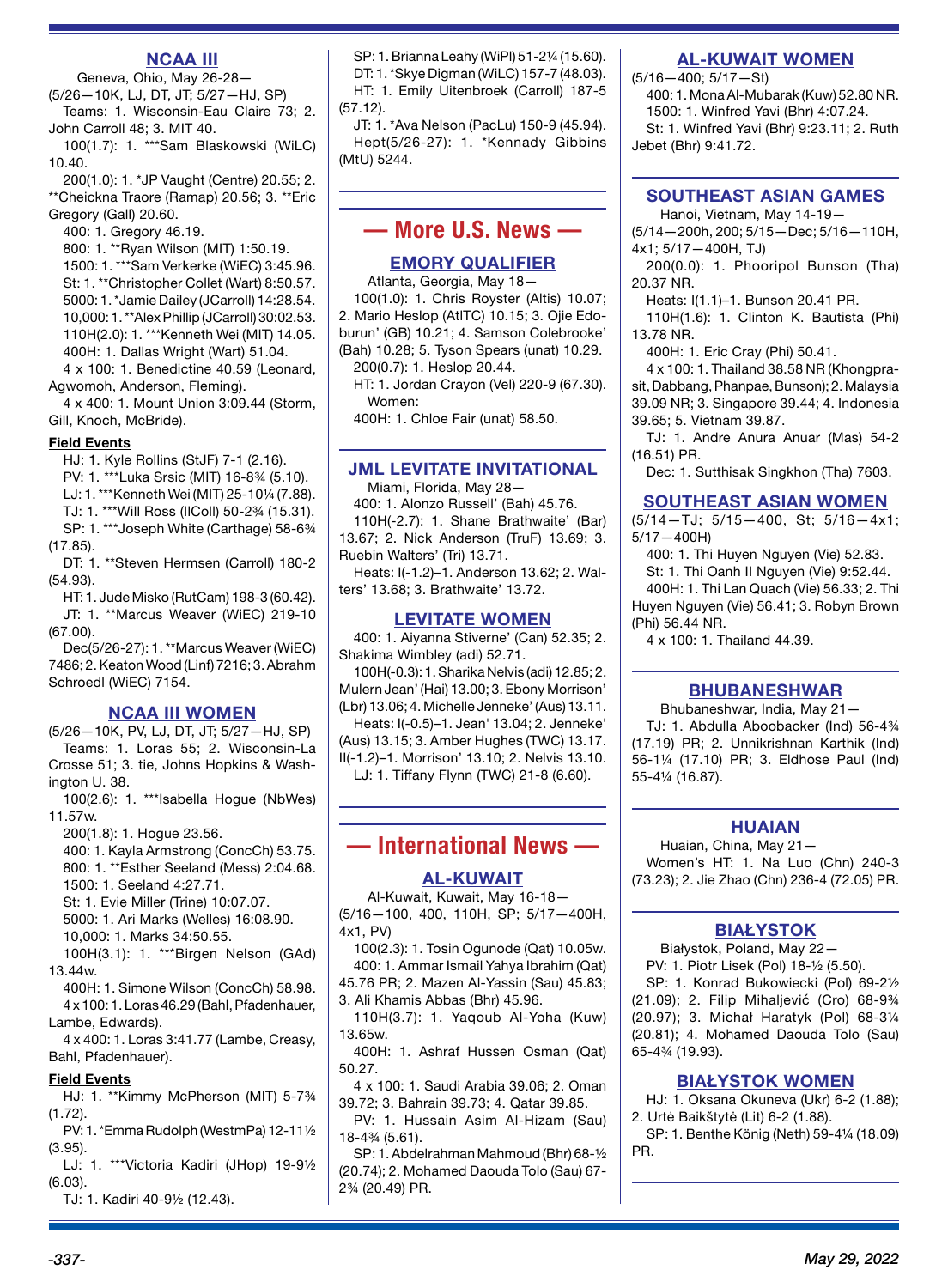# **LOKEREN**

Lokeren, Belgium, May 22— 800: 1. Ermiyas Girma (Eth) 1:44.36 PR; 2. Djoao Lobles (Neth) 1:45.66 PR; 3. Abdulrezak Suleiman (Eri) 1:46.56 NR; 4. Morsima Kassahun (Eth) 1:46.96 PR.

DT: 1. Philip Milanov (Bel) 206-1 (62.83).

#### **GARBSEN**

Garbsen, Germany, May 22— HJ: 1. Mateusz Przybylko (Ger) 7-5 (2.26).

#### **GARBSEN WOMEN**

HJ: 1. Bianca Stichling (Ger) 6-2¾ (1.90) PR.

LJ: 1. Helena Börner (Ger) 22-1 (6.73) PR. TJ: 1. Neele Eckhardt-Noack (Ger) 46-4¼ (14.13); 2. Kristin Gierisch (Ger) 45-7 (13.89); 3. Jessie Maduka (Ger) 45-3¾ (13.81).

#### **GRENOBLE**

Grenoble, France, May 22— 100(-0.5): 1. Jimmy Vicaut (Fra) 10.14. 800: 1. Pierre-Ambroise Bosse (Fra) 1:48.21.

110H(-1.4): 1. Wilhem Belocian (Fra) 13.37; 2. Raphael Mohamed (Fra) 13.70.

400H: 1. Wilfried Happio (Fra) 49.99. PV: 1. Thibaut Collet (Fra) 18-8¼ (5.70); 2.

Valentin Lavillenie (Fra) 18-6½ (5.65). TJ: 1. Yoann Rapinier (Fra) 54-4½ (16.57).

HT: 1. Yann Chaussinand (Fra) 248-8 (75.79).

#### **REIMS**

Reims, France, May 22—

400: 1. Christopher Naliali (Fra) 45.93 PR. 800: 1. Benjamin Robert (Fra) 1:46.06; 2.

Nasredine Khatir (Fra) 1:46.48.

1500: 1. Tarik Moukrime (Bel) 3:38.55. 400H: 1. Muhammad Abdalla Kounta

(Fra) 49.70.

HT: 1. Quentin Bigot (Fra) 253-5 (77.24). Women:

200(-1.2): 1. Aminatou Seyni (Nig) 22.68.

# **PONTOISE**

Pontoise, France, May 22— TJ: 1. Melvin Raffin (Fra) 54-0 (16.46). HT: 1. Myhaylo Kokhan (Ukr) 250-4 (76.30). Women:

200(0.8): 1. Gina Bass (Gam) 22.97. PV: 1. Margot Chevrier (Fra) 14-5¼ (4.40).

#### **HAMAR**

Hamar, Norway, May 21-22 (nationals)— Dec: 1. Sander Aae Skotheim (Nor) 8126 (11.30, 25-1¼/7.65w, 44-2½/13.47, 6-11/2.11, 48.67, 14.83, 140-1/42.71, 15-9/4.80, 193-3/58.90, 4:33.78).

# **HUAIAN**

Huaian, China, May 23— Women's HT: 1. Na Luo (Chn) 244-4 (74.47); 2. Jie Zhao (Chn) 231-8 (70.62).

## **BHUBANESHWAR**

Bhubaneshwar, India, May 24— 400H: 1. M.P. Jabir (Ind) 50.19. LJ: 1. Muhammed Anees Yahya (Ind)

26-9 (8.15).

JT: 1. Yashvir Singh (Ind) 269-5 (82.13) PR; 2. Rohit Yadav (Ind) 265-4 (80.88). Women:

St: 1. Parul Chaudhary (Ind) 9:42.24.

# **PTUJ**

Ptuj, Slovenia, May 24— DT: 1. Kristjan Čeh (Slo) 227-0 (69.20) (217-5, 223-11, 214-0, 227-0, 221-10, 211-7) (66.26, 68.24, 65.22, 69.20, 67.62, 64.50); 2. Martin Marković (Cro) 203-0 (61.87).

#### **TURNOV**

Turnov, Czech Republic, May 24— 300: 1. Patrik Šorm (CzR) 32.87; 2. Matěj Krsek (CzR) 32.91 PR.

DT: 1. Traves Smikle (Jam) 204-9 (62.42); 2. Marek Bárta (CzR) 203-0 (61.89).

# **ATHENS**

Athens, Greece, May 25—

LJ: 1. Murali Sreeshankar (Ind) 27-3¼ (8.31); 2. Thobias Montler (Swe) 27-1¾ (8.27) =PR; 3. Jules Pommery (Fra) 26-9¾ (8.17);

4. Erwan Konate (Fra) 26-¼ (7.93).

TJ: 1. Yaming Zhu (Chn) 56-6 (17.22); 2. Yaoqing Fang (Chn) 55-6½ (16.93).

# **ATHENS WOMEN**

HJ: 1. tie, Jiawen Lu (Chn) & Urtė Baikštytė (Lit) 6-3¼ (1.91); 3. Maja Nilsson (Swe) 6-3¼ (1.91); 4. Tatiána Goúsin (Gre) 6-2 (1.88); 5. Marija Vuković (Mont) 6-2 (1.88).

LJ: 1. Filippa Fotopoulou (Cyp) 22-3½ (6.79) PR.

**TJ: 1. Tori Franklin (US) 47-¾ (14.34) (out AL) (46-6¾, 47-¾, 46-8¾, 46-8¼, p, p) (14.19, 14.34, 14.24, 14.23, p, p);** 

2. Oxána Koréneva (Gre) 45-9w (13.94) (44-7½/13.60); 3. Tuğba Danişmaz (Tur) 45-7 (13.89); 4. Spiridoúla Karídi (Gre) 45-3 (13.79).

## **DESSAU**

Dessau, Germany, May 25—

100(-0.2): 1. Mudiyanselage Abeykoon (SrL) 10.06 NR; 2. Ferdinand Omanyala (Ken) 10.14.

400: 1. Luis Avilés (Mex) 45.96.

800: 1. Tony van Diepen (Neth) 1:45.30; 2. Michał Rozmys (Pol) 1:45.39; 3. Mateusz Borkowski (Pol) 1:45.88; 4. Tobias Grønstad (Nor) 1:46.02 PR; 5. Jamie Webb (GB) 1:46.28; 6. Christoph Kessler (Ger) 1:46.60. 1500: 1. Daniel Munguti (Ken) 3:37.87 PR.

#### **Field Events**

PV: 1. Oleg Zernikel (Ger) 18-8¼ (5.70); 2. Bo Kanda Lita Baehre (Ger) 18-8¼; 3. Nate Richartz (US) 18-4½ (5.60);

4. Torben Blech (Ger) 18-4½; 5. Tom-Linus Humann (Ger) 18-½ (5.50) PR; 6. Robert Sobera (Pol) 18-½.

JT: 1. Julian Weber (Ger) 278-11 (85.02); 2. Keshorn Walcott (Tri) 277-10 (84.69); 3. Jakub Vadlejch (CzR) 273-7 (83.39); 4. Oliver Helander (Fin) 263-8 (80.36); 5. Kim Amb (Swe) 255-11 (78.01).

#### **DESSAU WOMEN**

400: 1. Natalia Kaczmarek (Pol) 51.23; 2. Justyna Święty-Ersetic (Pol) 51.96.

800: 1. Christina Hering (Ger) 2:01.57; 2. Majtie Kolberg (Ger) 2:01.98.

100H(-0.2): 1. Sarah Lavin (Ire) 13.00.

LJ: 1. Malaika Mihambo (Ger) 21-3½ (6.49).

#### **LAHTI**

Lahti, Finland, May 25—

PV: 1. Mikko Paavola (Fin) 18-2½ (5.55). HT: 1. Tuomas Seppänen (Fin) 241-7 (73.64); 2. Aaron Kangas (Fin) 240-7 (73.34); 3. Henri Liipola (Fin) 240-4 (73.26).

#### **LAHTI WOMEN**

100H(0.6): 1. Reetta Hurske (Fin) 12.92; 2. Crystal Morrison (Jam) 12.93 PR; 3. Annimari Korte (Fin) 13.10.

HJ: 1. Heta Tuuri (Fin) 6-2¾ (1.90) PR.

TJ: 1. Senni Salminen (Fin) 45-9¾ (13.96).

HT: 1. Krista Tervo (Fin) 225-10 (68.85).

#### **TOULOUSE**

Toulouse, France, May 26—

800: 1. Yassine Hathat (Alg) 1:44.43; 2. Ramzi Abdenouz (Alg) 1:44.98 PR; 3. Beniamin Robert (Fra) 1:45.28;

4. John Fitzsimons (Ire) 1:45.66 PR; 5. Mostafa Smaili (Mor) 1:46.29; 6. Pablo Sánchez-Valladares (Spa) 1:46.38.

1500: 1. Girma Diriba (Eth) 3:37.68 PR; 2. Tarik Moukrime (Bel) 3:37.89; 3. Moses Kibet (Ken) 3:38.25 PR;

4. Mohamed Amine Drabli (Alg) 3:38.88 PR; 5. Kane Elliott (GB) 3:39.13 PR; 6. Benoit Campion (Fra) 3:39.41 PR; 7. Quentin Tison (Fra) 3:39.57.

Women:

800: 1. Jarinter Mawia (Ken) 1:59.84 PR; 2. Cynthia Anais (Fra) 2:01.87; 3. Assia Raziki (Mor) 2:02.07 PR.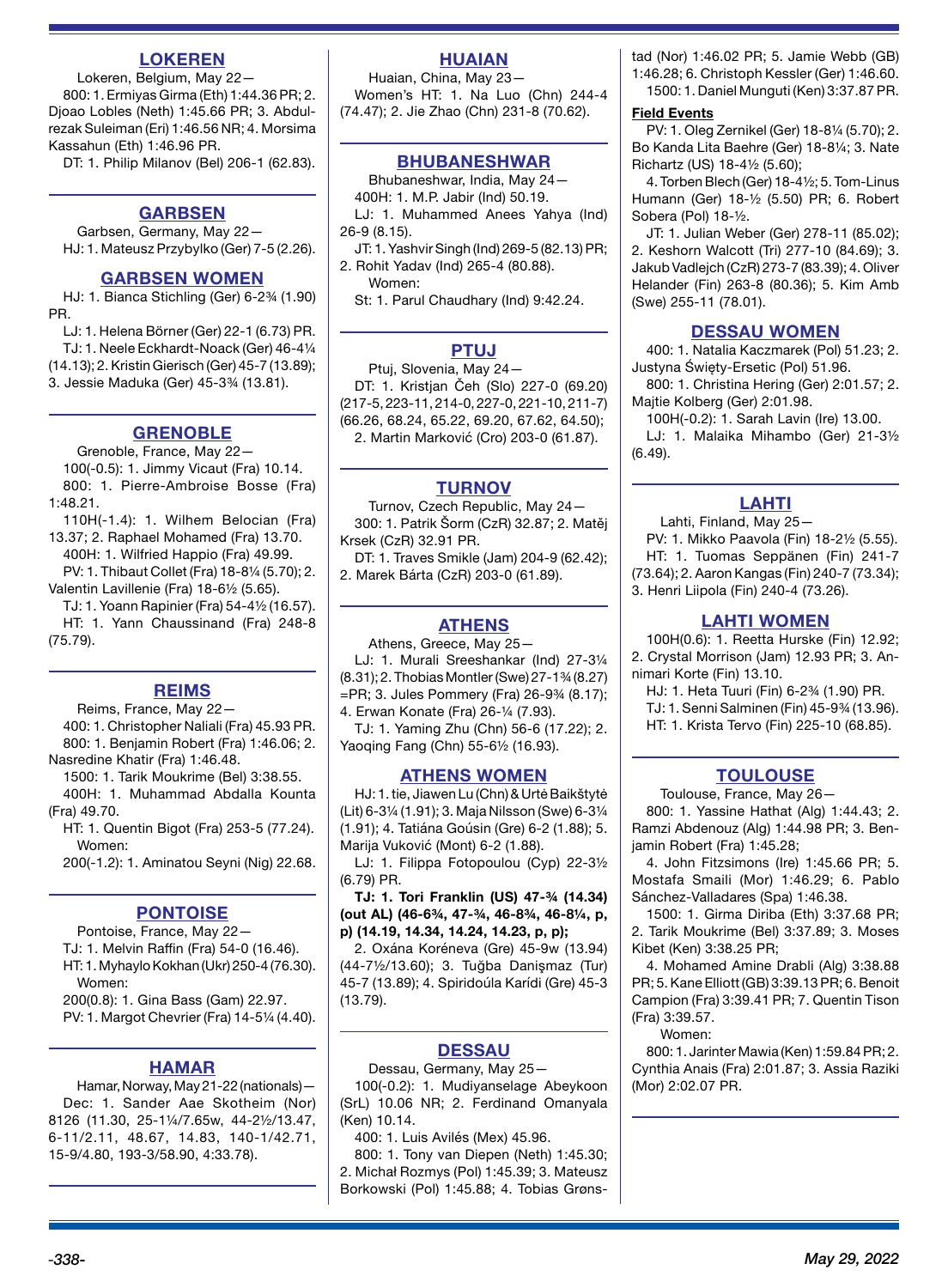# **POZNAŃ**

Poznań, Poland, May 27— 100(0.8): 1. Emile Erasmus (SA) 10.14. 200(1.3): 1. Brendon Rodney (Can) 20.55;

2. Yohan Blake (Jam) 20.62. 300: 1. Karol Zalewski (Pol) 33.23; 2. Liemarvin Bonevacia (Neth) 33.42.

1000: 1. Ben Pattison (GB) 2:19.27 PR;

2. Michał Rozmys (Pol) 2:19.74. 400H: 1. Ramsey Angela (Neth) 49.34. JT: 1. Toni Keränen (Fin) 260-4 (79.37).

# **POZNAŃ WOMEN**

200(1.4): 1. Ida Kathrine Karstoft (Den) 22.81 NR; 2. Imani Lansiquot (GB) 22.93 PR; 3. Vitoria Cristina Rosa (Bra) 22.96.

300: 1. Anna Kiełbasińska (Pol) 36.34  $(WL) = PR$ .

100H: 1. Pia Skrzyszowska (Pol) 12.68 PR. TJ: 1. Ottavia Cestanaro (Ita) 46-0 (14.02).

# **RECKLINGHAUSEN**

Recklinghausen, Germany, May 27— PV: 1. Rutger Koppelaar (Neth) 18-81/4 (5.70); 2. Ben Broeders (Bel) 18-4½ (5.60); 3. Matt Ludwig (US) 18-½ (5.50).

# **SLOVENSKA BISTRICA**

Slovenska Bistrica, Slovenia, May 28— 300: 1. Rok Ferlan (Slo) 33.15 PR; 2. Lovro Mesec Košir (Slo) 33.50.

SP: 1. Armin Sinančević (Ser) 68-10½ (20.99); 2. Mesud Pezer (Bos) 67-3½ (20.51).

DT: 1. Kristjan Čeh (Slo) 223-8 (68.19) (f, 222-9, 217-2, f, 223-8, 220-1) (f, 67.90, 66.21, f, 68.19, 67.08);

2. Martin Marković (Cro) 204-8 (62.39).

# **BISTRICA WOMEN**

400H: 1. Agata Zupin (Slo) 56.84. HJ: 1. Lia Apostolovski (Slo) 6-1¼ (1.86). LJ: 1. Neja Filipič (Slo) 21-3¼ (6.48). DT: 1. Marija Tolj (Cro) 197-11 (60.34).

#### **THUM**

Thum, Germany, May 27-28— SP: 1. Scott Lincoln (GB) 67-6¾ (20.59); 2. Roman Kokoshko (Ukr) 66-6 (20.27); 3. David Storl (Ger) 65-4 (19.91); 4. Christian

Zimmermann (Ger) 64-4½ (19.62). DT: 1. Traves Smikle (Jam) 210-4 (64.13);

2. Henrik Janssen (Ger) 204-2 (62.24); 3. Clemens Prüfer (Ger) 203-10 (62.12);

4. Alin Alexandru Firfirica (Rom) 203-6 (62.03); 5. Martin Wierig (Ger) 201-8 (61.48).

# **THUM WOMEN**

(5/27—HT, JT)

SP: 1. Katharina Maisch (Ger) 61-3 (18.67) PR; 2. Julia Ritter (Ger) 59-8¼ (18.19); 3. Jessica Inchude (Por) 59-2 (18.03).

DT: 1. Shanice Craft (Ger) 206-8 (63.01); 2. Marike Steinacker (Ger) 204-11 (62.47);

3. Claudine Vita (Ger) 203-3 (61.95); 4. Julia

Harting (Ger) 195-0 (59.44).

HT: 1. Samantha Borutta (Ger) 226-9 (69.13).

JT: 1. Annika Fuchs (Ger) 194-7 (59.30); 2. Lea Wipper (Ger) 192-11 (58.80) PR.

# **EUROPEAN 10K CUP**

Pacé, France, May 28—

1. Jimmy Gressier (Fra) 27:24.51 PR; 2. Carlos Mayo (Spa) 27:53.12; 3. Aras Kaya (Tur) 27:58.08; 4. Yann Schrub (Fra) 27:59.32;

5. Pietro Riva (Ita) 28:01.07 PR; 6. Efrem Gidey (Ire) 28:01.50 PR; 7. Filmon Abraham (Ger) 28:03.39 PR;

8. Roberto Alaiz (Spa) 28:04.01 PR; 9. Nils Voigt (Ger) 28:04.81; 10. Gashau Ayale (Isr) 28:05.37.

## **EUROPEAN CUP WOMEN**

1. Yasemin Can (Tur) 31:20.18; 2. Alina Reh (Ger) 31:39.86; 3. Katharina Steinruck (Ger) 32:03.88 PR;

4. Valeriya Zinenko (Ukr) 32:07.28 PR; 5. Maitane Melero (Spa) 32:08.57 PR; 6. Moira Stewartová (CzR) 32:08.96 NR;

7. Anna Arnaudo (Ita) 32:09.54 PR; 8. Mekdes Woldu (Fra) 32:11.72 PR; 9. Abbie Donnelly (GB) 32:20.82 PR; 10. Eva Dieterich (Ger) 32:25.70 PR.

# **OORDEGEM**

Oordegem, Belgium, May 28— 200(1.3): 1. Robert McDonnell (Ire) 20.51 PR.

400: 1. Cheikh Tidiane Diouf (Sen) 45.62 PR.

800: 1. Mark English (Ire) 1:46.61.

1500: 1. Mohamed Mohumed (Ger) 3:36.01 PR; 2. Ermiyas Girma (Eth) 3:36.28 PR; 3. Ruben Verheyden (Bel) 3:37.32; 4. Brimin Kiprotich (Ken) 3:37.79.

St: 1. Frederik Ruppert (Ger) 8:23.38 PR; 2. Mohamed Ismail Ibrahim (Dji) 8:23.44; 3. Tim Van De Velde (Bel) 8:27.37 PR.

5000: 1. Samuel Habtom (Eri) 13:13.74 PR; 2. Hicham Akankam (Mor) 13:14.17 PR; 3.

Rodgers Kibet (Uga) 13:14.68 PR;

4. Félix Bour (Fra) 13:15.66 PR; 5. Darragh McElhinney (Ire) 13:17.17 PR; 6. Dan Kibet (Uga) 13:19.38 PR.

110H(0.7): 1. Eduardo Rodrigues (Bra) 13.48; 2. Koen Smet (Neth) 13.68.

400H: 1. Alastair Chalmers (GB) 48.88 PR. DT: 1. Philip Milanov (Bel) 209-1 (63.74).

#### **OORDEGEM WOMEN**

200(1.6): 1. Lieke Klaver (Neth) 22.89. 400: 1. Tiffani Marinho (Bra) 51.73 PR; 2. Sophie Becker (Ire) 51.83 PR; 3. Camille Laus (Bel) 51.99.

800: 1. Elena Bellò (Ita) 2:00.39 PR.

100H Heats: I(0.5)–1. Zoë Sedney (Neth) 12.91.

400H: I–1. Jessie Knight (GB) 54.09 PR; 2. Line Kloster (Nor) 54.99 PR; 3. Hayley McLean (GB) 55.48 PR; 4. Paulien Couckuyt (Bel) 56.05; 5. Jessica Turner (GB) 56.72. II–1. Camille Seri (Fra) 55.79 PR; 2. Jess Tappin (GB) 55.89 PR; 3. Eileen Demes (Ger) 56.15 PR; 4. Nina Hespel (Bel) 56.91 PR. 4 x 400: 1. Belgium 3:34.93; 2. Ireland 3:37.65.

# **SELFOSS**

Selfoss, Iceland, May 28—

DT: 1. Daniel Ståhl (Swe) 227-3 (69.27) (f, 215-11, 218-7, 219-10, 227-3, 212-1) (f, 65.81, 66.62, 67.01, 69.27, 64.65);

2. Simon Pettersson (Swe) 216-4 (65.94); 3. Gudni Valur Gudnason (Ice) 212-10 (64.87);

4. Sam Mattis (US) 208-9 (63.62); 5. Legend Boyesen-Hayes (US) 200-9 (61.20); 6. Sven Martin Skagestad (Nor) 200-7 (61.15).

HT: 1. Ragnar Carlsson (Swe) 252-7 (77.00) PR; 2. Hilmar Örn Jónsson (Ice) 245-10 (74.95).

Women:

HT: 1. Grete Ahlberg (Swe) 228-5 (69.63) PR.

# **— Walk News —**

# **RUSSIAN WALK CHAMPS**

Cheboksary, May 21—

20W: 1. Vasiliy Mizinov 1:18:41; 2. Anton Kurbatov 1:18:46 PR; 3. Danila Martynov 1:18:50 PR.

35W: 1. Sergey Kozhevnikov 2:27:29; 2. Aleksandr Garin 2:27:48 PR; 3. Kirill Frolov 2:28:31; 4. Sergey Sharipov 2:31:15;

5. Dementiy Cheparev 2:31:16; 6. Nikolay Maksimov 2:32:38 PR; 7. Kiril Shutov 2:34:07 PR; 8. Sergey Rakov 2:34:27; 9. Nikita Vlasov 2:48:27; 10. Aleksey Terentyev 2:49:28.

# **RUSSIAN WOMEN**

20W: 1. Reykhan Kagramanova 1:27:35; 2. Klavdiya Afanasyeva 1:29:25; 3. Elvira Khasanova 1:29:30; 4. Marina Novikova 1:30:07; 5. Nadezhda Sergeyeva 1:30:15.

**35W: 1. Margarita Nikiforova 2:38:49 PR (WL);** 

2. Darya Golubechkova 2:49:49; 3. Yuliya Turova 2:53:23 PR; 4. Kristina Lyubushkina 2:53:46; 5. Anastasiya Kalashnikova 2:54:06; 6. Anastasiya Taushkanova 2:57:30.

# **LA CORUÑA WALKS**

La Coruña, Spain, May 28—

20W: 1. Álvaro Martín (Spa) 1:19:58; 2. Diego García (Spa) 1:20:00; 3. Caio Bonfim (Bra) 1:20:14; 4. David Hurtado (Ecu) 1:20:31 PR;

5. Brian Pintado (Ecu) 1:20:38; 6. César Rodríguez (Per) 1:20:45 NR; 7. Christopher Linke (Ger) 1:20:54; 8. Manuel Bermúdez (Spa) 1:21:02 PR;

9. Francesco Fortunato (Ita) 1:21:28; 10.